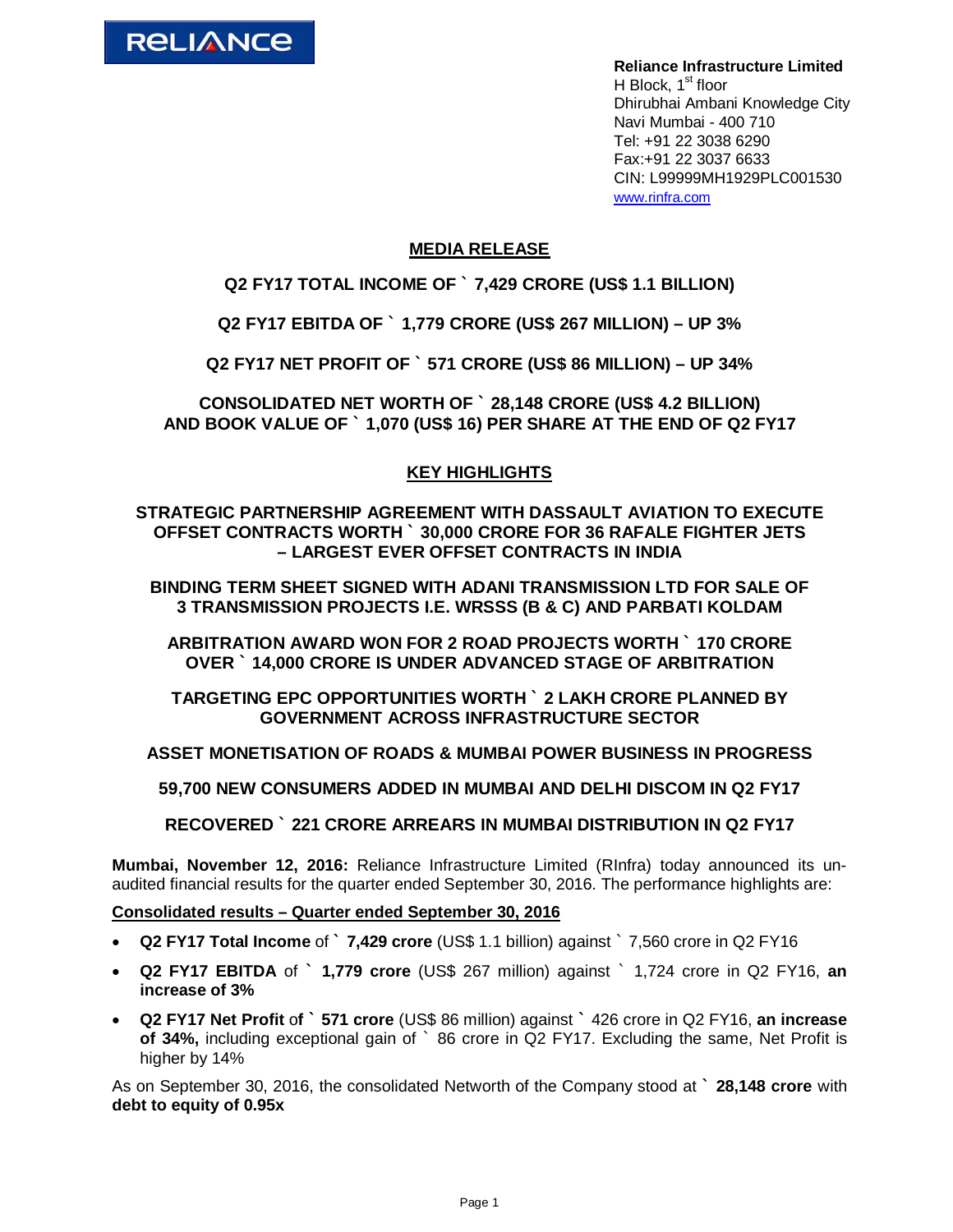# **POWER BUSINESS**

**Distribution:** Largest private sector distributor of power serving 68 lakh consumers

Mumbai Distribution :

- Recovered ` 221 crore arrears in Q2 FY17; Totally recovered ` 2,709 crore till date
- 14,100 new consumers added in Q2 FY17; Total consumers : 29.6 lakh
- Discussion in advanced stage with PSP Investments of Canada for 49% stake sale in Mumbai power business

Delhi Distribution :

- 45,600 new consumers added in Q2 FY17; Total consumers : 38.4 lakh
- Efficiently serviced higher sales of 5,520 MUs & peak demand of 4,162 MW An increase of ~7% YoY
- Energised over 200 roof top solar net metering connections with sanctioned load of  $-7,000$  kW  $-$  First discom in the country

### **Transmission :**

- Signed binding term sheet with Adani Transmission Ltd for sale of 3 transmission assets i.e. WRSSS (B & C) and Parbati Koldam
- All projects are commissioned and revenue generating

## **EPC BUSINESS**

- Order Book of ` 2,191 crore & earned revenue of ` 524 crore in Q2 FY17
- Targeting opportunities worth ` 2 lakh crore planned by Government across power, roads, railways, defence, ports and mega infrastructure projects
- Submitted bids worth ` 15,000 crore in last 3 months

## **INFRASTRUCTURE BUSINESS**

#### **Roads :**

- Earned revenue of ` 237 crore in Q2 FY17, an increase of 13% YoY
- All 11 road projects of ~1,000 kms are now revenue generating
- Discussion in advanced stage to monetise entire road portfolio

#### **Mumbai Metro :**

- Earned revenue of ` 61 crore in Q2 FY17, an increase of 13% YoY
- Over 22 crore commuters travelled with 100% train availability
- Fare Fixation Committee recommended increased fare band ranging from ` 10 to ` 110 – Approached State Govt. to provide subsidy & other revenue streams to contain fare rise

## **ARBITRATION AWARD**

- Arbitration award won for 2 road projects i.e. NK Toll Road & DS Toll Road worth ` 170 crore
- Over ` 14,000 crore is under advanced stage of arbitration